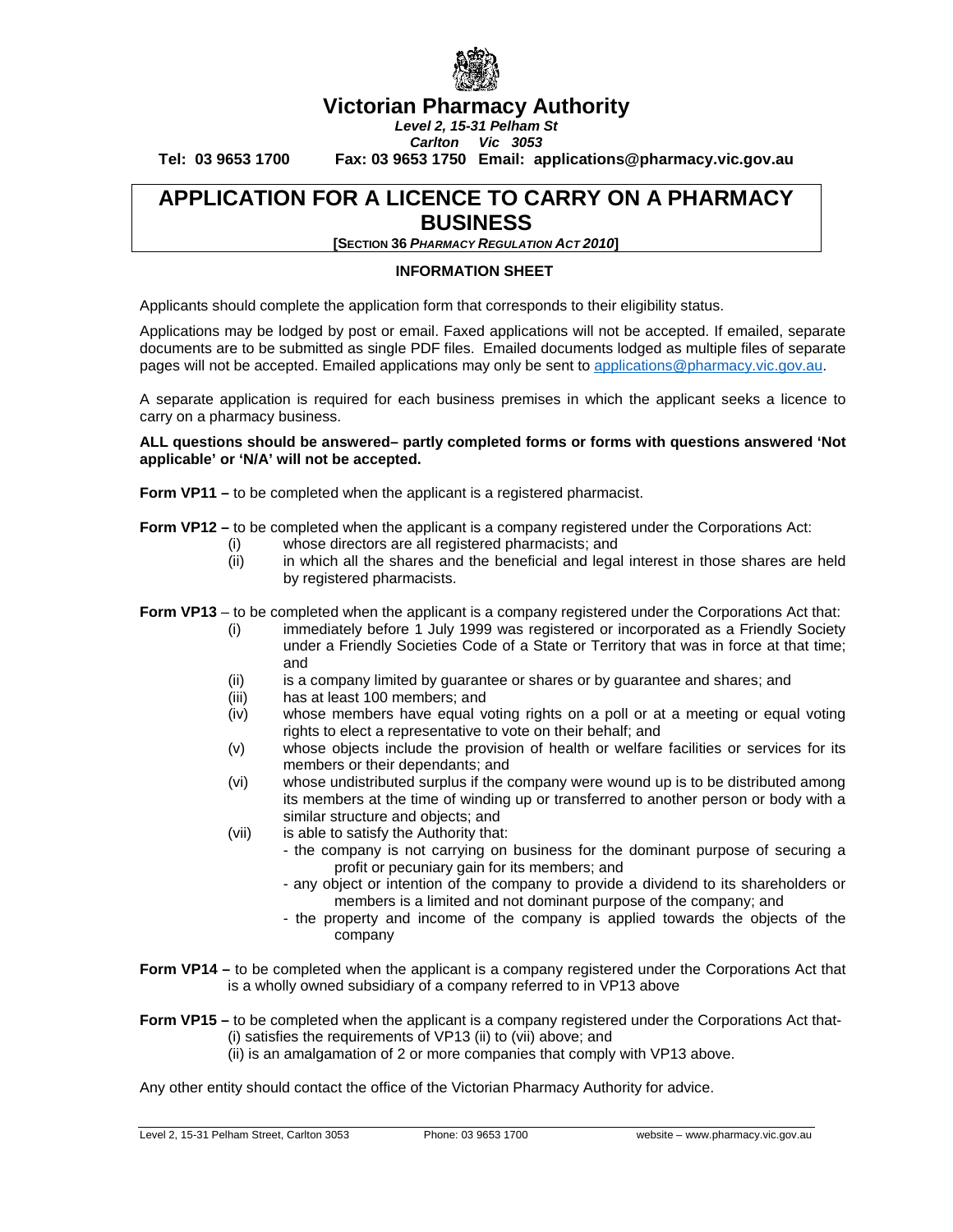

## **Victorian Pharmacy Authority**

*Level 2, 15-31 Pelham St Carlton Vic 3053*

**Tel: 03 9653 1700 Fax: 03 9653 1750 Email: applications@pharmacy.vic.gov.au**

# **Form VP13**

### **APPLICATION FOR A LICENCE TO CARRY ON A PHARMACY BUSINESS [SECTION 36** *PHARMACY REGULATION ACT 2010***]**

### **A statutory application fee is required with this application.**

*The application fee covers the assessment of the application including an inspection of the pharmacy. The fee does not cover the statutory annual licence fee.*

**ALL questions should be answered– partly completed forms or forms with questions answered 'Not applicable' or 'N/A' will not be accepted.**

To be completed when the applicant is a company that conforms to Part C of the Information Sheet that accompanies the application form.

(To be completed by a Director or the Company Secretary)

| Name, address of all Directors: |                  |
|---------------------------------|------------------|
| Name                            | Registration No. |
| Address                         |                  |
| Name                            | Registration No. |
| Address                         |                  |
| Name                            | Registration No. |
| Address                         |                  |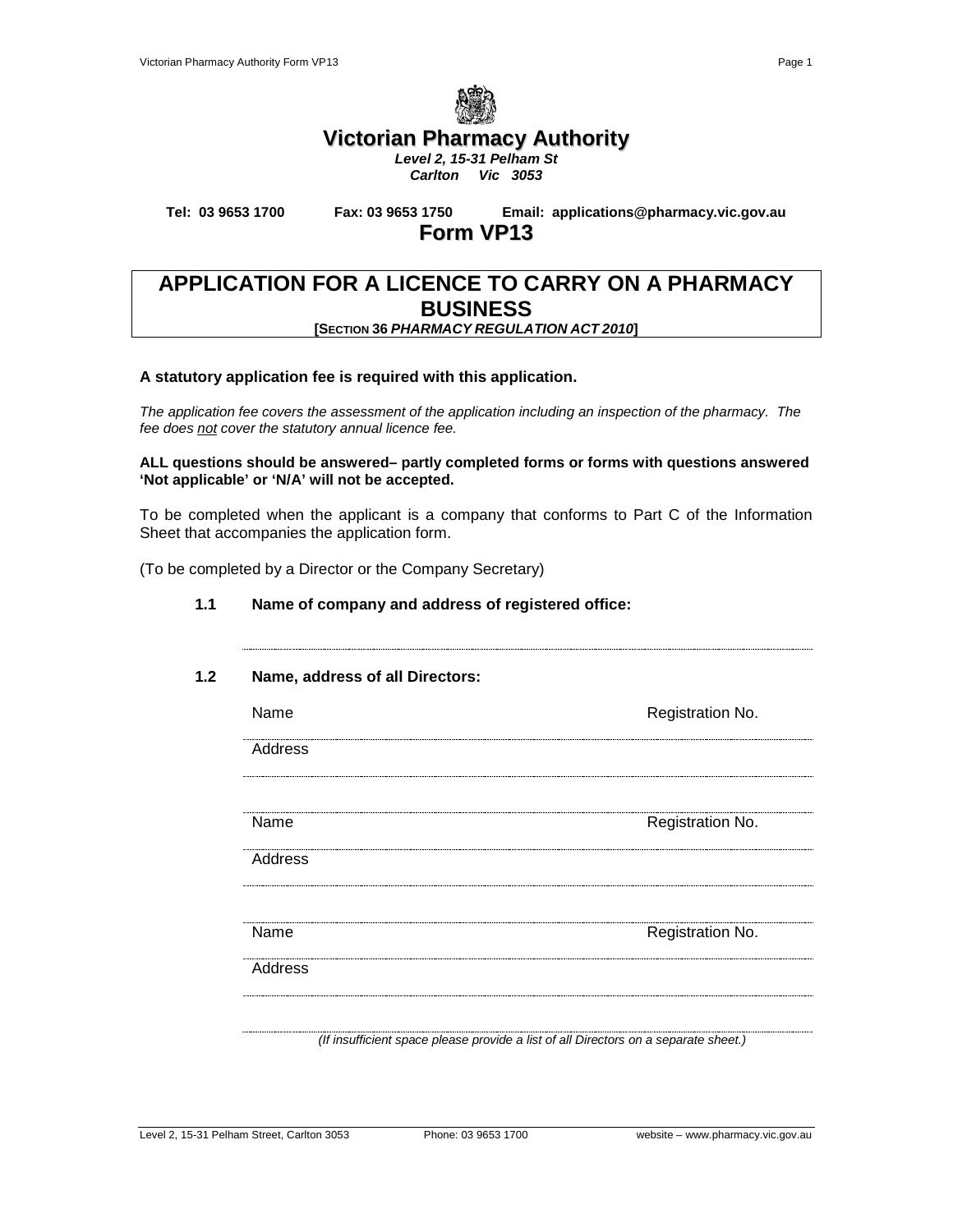#### **1.3 Does the company have at least 100 members? YES / NO**

- **1.4 Attach documentary evidence to show that immediately before 1 July 1999 the company was registered or incorporated as a friendly society under a Friendly Societies Code of a State or Territory that was in force at that time**
- **1.5 Attach a copy of a current ASIC Company Extract.** *(Refer [www.asic.gov.au\)](http://www.asic.gov.au/)*
- **1.6 Attach a copy of the company's Constitution or Memorandum and Articles.**
	- **(i) List or highlight the clauses that give the members equal voting rights at a poll or at a meeting.**
	- **(ii) List or highlight the clauses that give the members equal voting rights to elect a representative to vote on their behalf.**
	- **(iii) List or highlight the clauses that state that the objects of the company include the provision of health or welfare facilities or services for its members or their dependants.**
	- **(iv) List or highlight the clauses that state that any undistributed surplus if the company were wound up is to be distributed among its members at the time of winding up or transferred to another person or body with a similar structure and objects.**
- **1.7 Attach a statement or other evidence to demonstrate that :** 
	- **(a) the company is not carrying on business for the dominant purpose of securing a profit or pecuniary gain for its members; and**
	- **(b) any object or intention of the company to provide a dividend to its shareholders or members is a limited and not dominant purpose of the company; and**
	- **(c) the property and income of the company is applied towards the objects of the company;**
- **1.8 List the business or trading name and address of every other pharmacy business that the Applicant Company owns or in which it has a proprietary interest.** *('Proprietary interest' means a legal or beneficial interest and includes a proprietary interest as a sole proprietor, as a partner, as a director, member or shareholder of a company and as a trustee or beneficiary of a trust).* **(IF NONE WRITE "NONE")**
	- **P/Code**  $\overline{2}$ . **P/Code** 3. **P/Code** 4. **P/Code**

*(If insufficient space please provide a list of all other pharmacy businesses on a separate sheet.)*

1.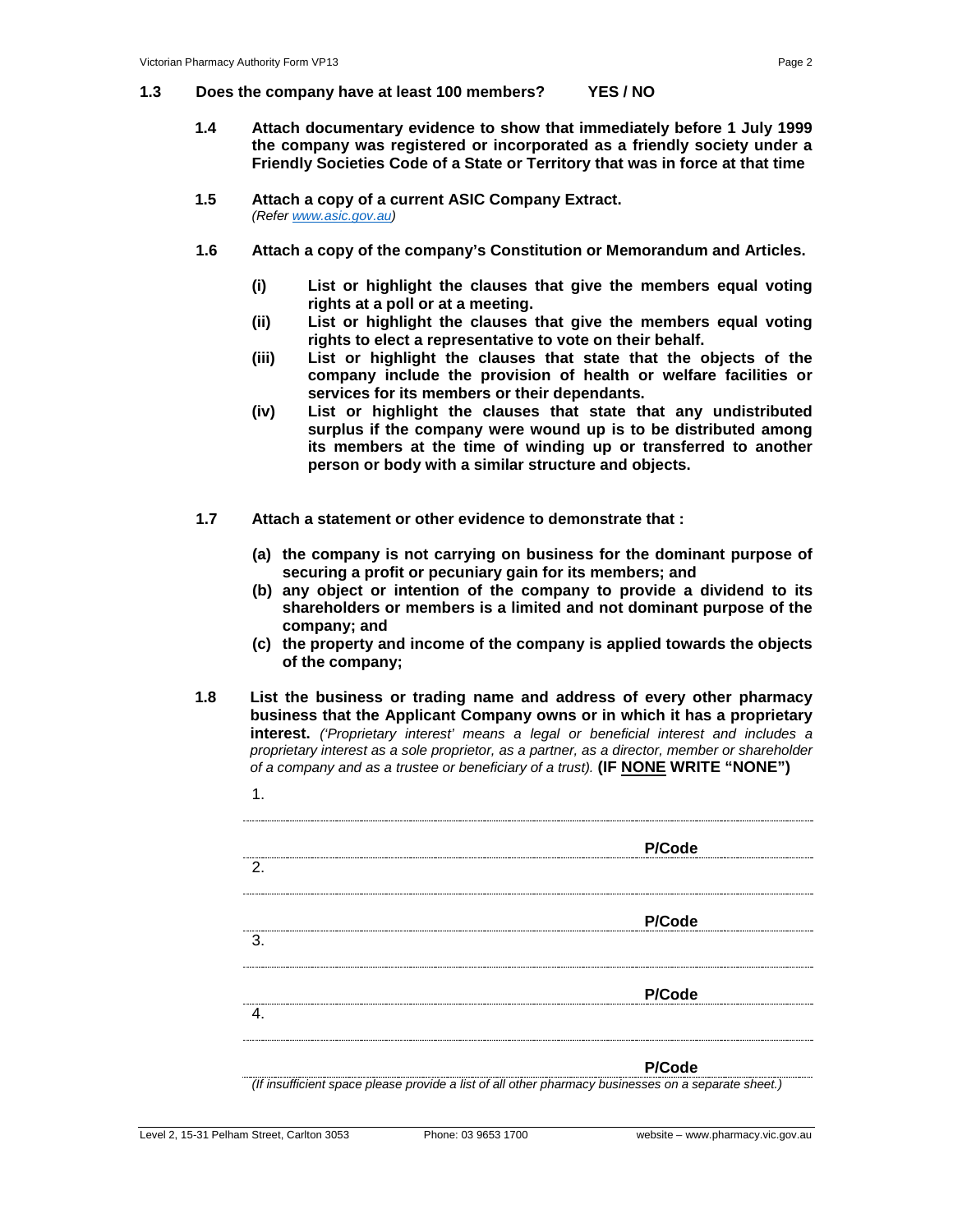Eg: The Company is intending to -

- continue to carry on a business that the company was conducting prior to 1 July 2005, or
- establish a new pharmacy business, or
- relocate an existing pharmacy business carried on by the applicant Company to new premises, or
- purchase an existing pharmacy business from another person or company, or
- purchase a partnership in an existing pharmacy business.

**1.10 Address of the premises at which the pharmacy business is to be carried on:**

#### **Important Note:**

The applicant must not establish or carry on a pharmacy business until the Authority has approved the premises of the pharmacy business. If the Authority has not registered the premises you may apply for registration by submitting an **'Application for registration of pharmacy premises'.** The application form may be obtained from the Authority's offices or website [**www.pharmacy.vic.gov.au].**

**1.11 If** *relocating* **the pharmacy business from existing premises, state the address of the** *existing* **premises at which the business is carried on.**

**P/Code**

**1.12 Write if the Applicant Company will carry on the pharmacy business as a sole proprietor or in partnership with other persons and or registered companies. If in partnership also list the partners.**

**If the business is to be carried on by a partnership attach a copy of the Partnership Agreement.** *(If you are unable to attach a copy of the partnership agreement state why and when it will be forwarded).*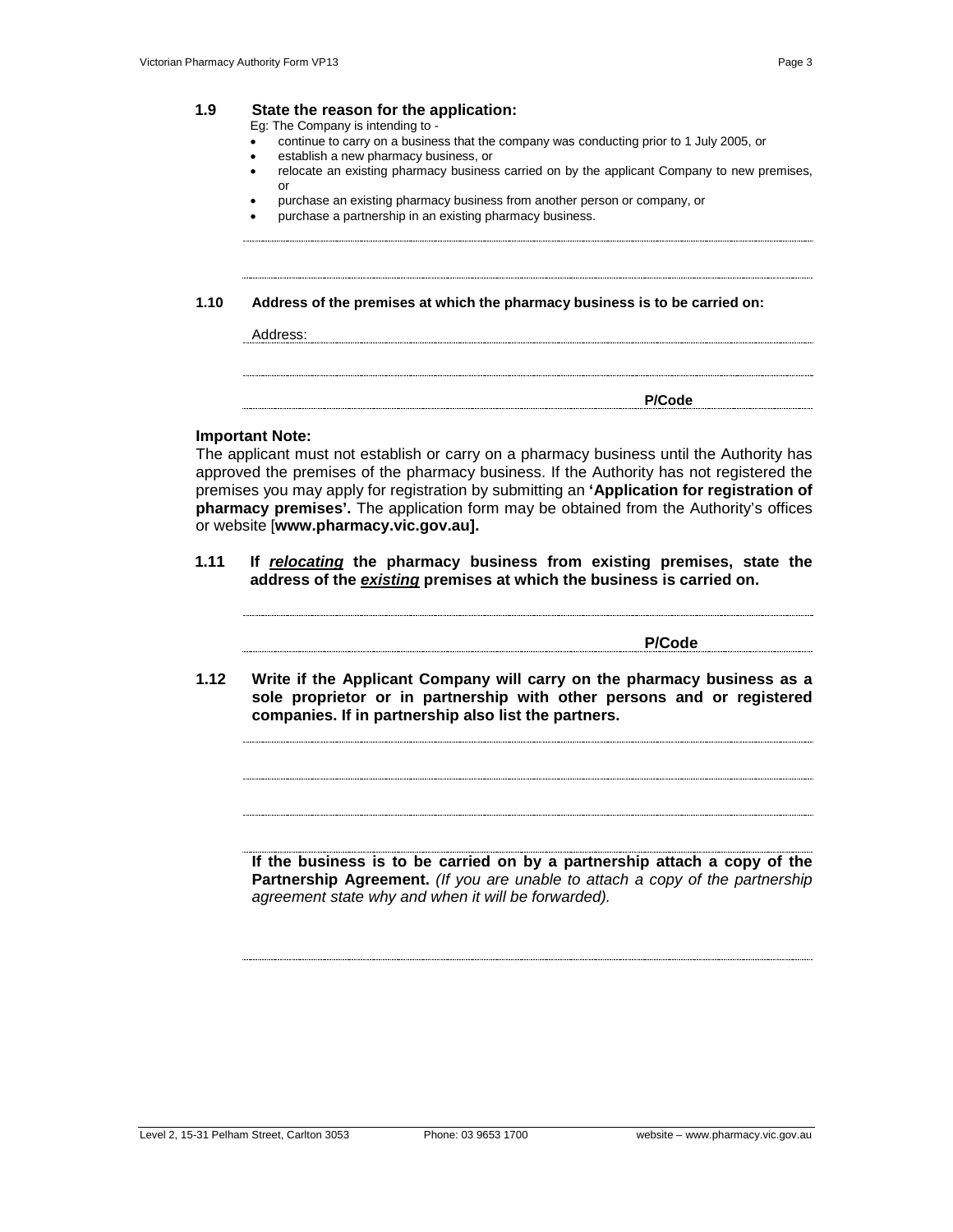**1.13 Will any persons or companies other than the applicant company and partners listed in 1.12 above have a proprietary interest in the pharmacy business?** *('Proprietary interest' means a legal or beneficial interest and includes a proprietary interest as a sole proprietor, as a partner, as a director, member or shareholder of a company and as a trustee or beneficiary of a trust [S3]. A person is not treated as having a proprietary interest in a company referred to in section 5(1)(c), (d) or (e) of the Pharmacy Regulation Act 2010 in respect of an interest as a director, member or shareholder of that company)*   $Y$ EO *i* NO  $(Q_{init}$ 

| 1. | If YES please list:<br>Name: | <b>YES / NO</b> (Circle appropriate answer.) |  |  |  |
|----|------------------------------|----------------------------------------------|--|--|--|
|    | Address:                     |                                              |  |  |  |
| 2. | Name:<br>Address:            |                                              |  |  |  |
|    |                              |                                              |  |  |  |
| 3. | Name:                        |                                              |  |  |  |
|    | Address:                     |                                              |  |  |  |

If insufficient space please provide a list of all other persons or companies with a proprietary interest in the pharmacy business on a separate sheet.

**1.14 List the name and address of all other companies and persons with whom the applicant company intends to enter into a Service Agreement that**  relates to the carrying on of the pharmacy business eg Marketing or management companies. (IF NONE WRITE "NONE"). **(IF NONE WRITE "NONE").** 

| P/Code                              |
|-------------------------------------|
|                                     |
|                                     |
|                                     |
|                                     |
|                                     |
|                                     |
|                                     |
|                                     |
|                                     |
|                                     |
| P/Code                              |
|                                     |
|                                     |
|                                     |
|                                     |
|                                     |
|                                     |
|                                     |
|                                     |
|                                     |
|                                     |
|                                     |
| P/Code                              |
| ----------------------------------- |
|                                     |
|                                     |
|                                     |
|                                     |
|                                     |
|                                     |
|                                     |
|                                     |
|                                     |
| P/Code                              |
|                                     |
|                                     |
|                                     |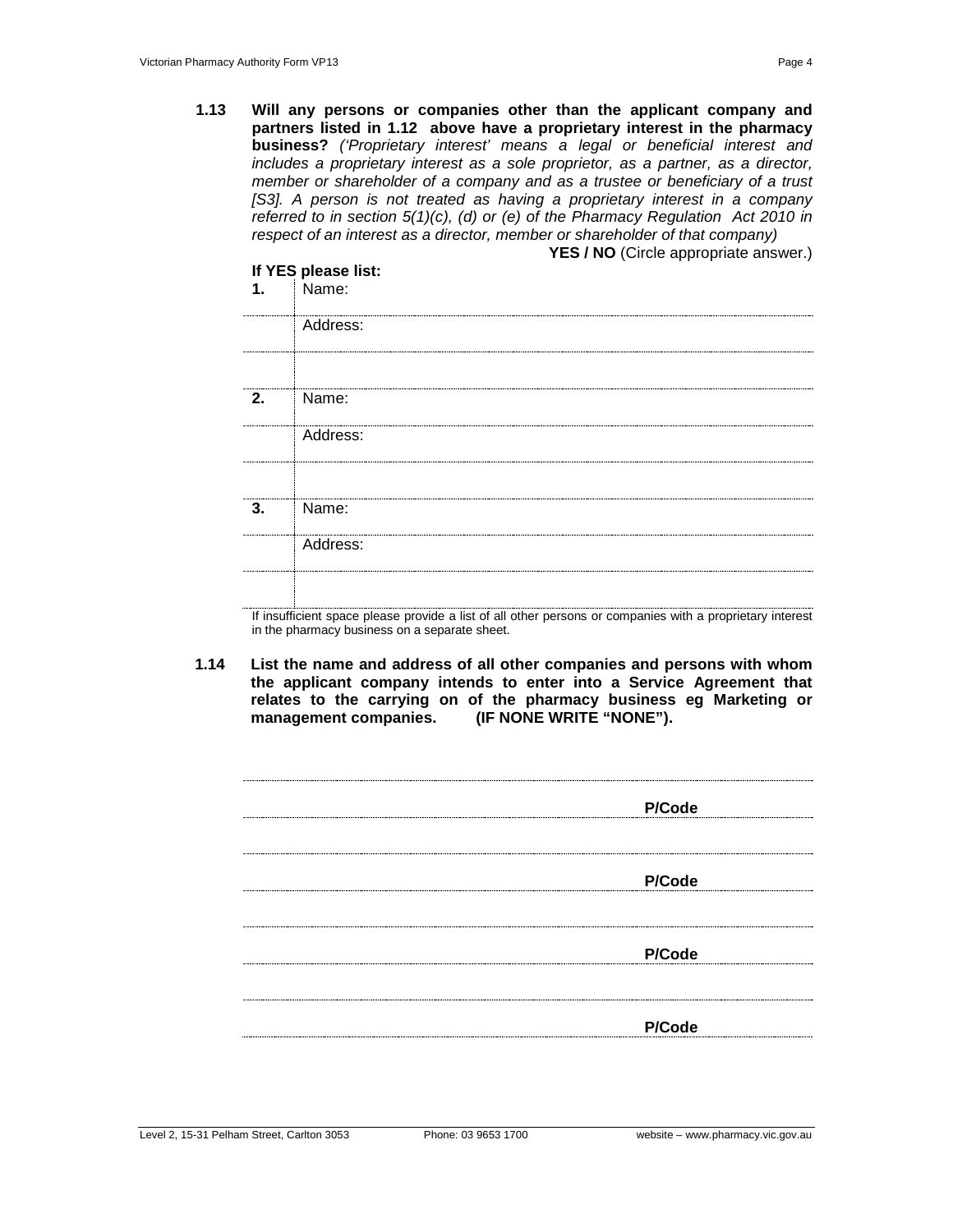**1.15 Will the applicant be the Trustee of a Trust that operates in association with the pharmacy business?**

**Write YES or NO**

#### **If YES:**

**State the name of each Trust and attach a copy of the Trust Deed.**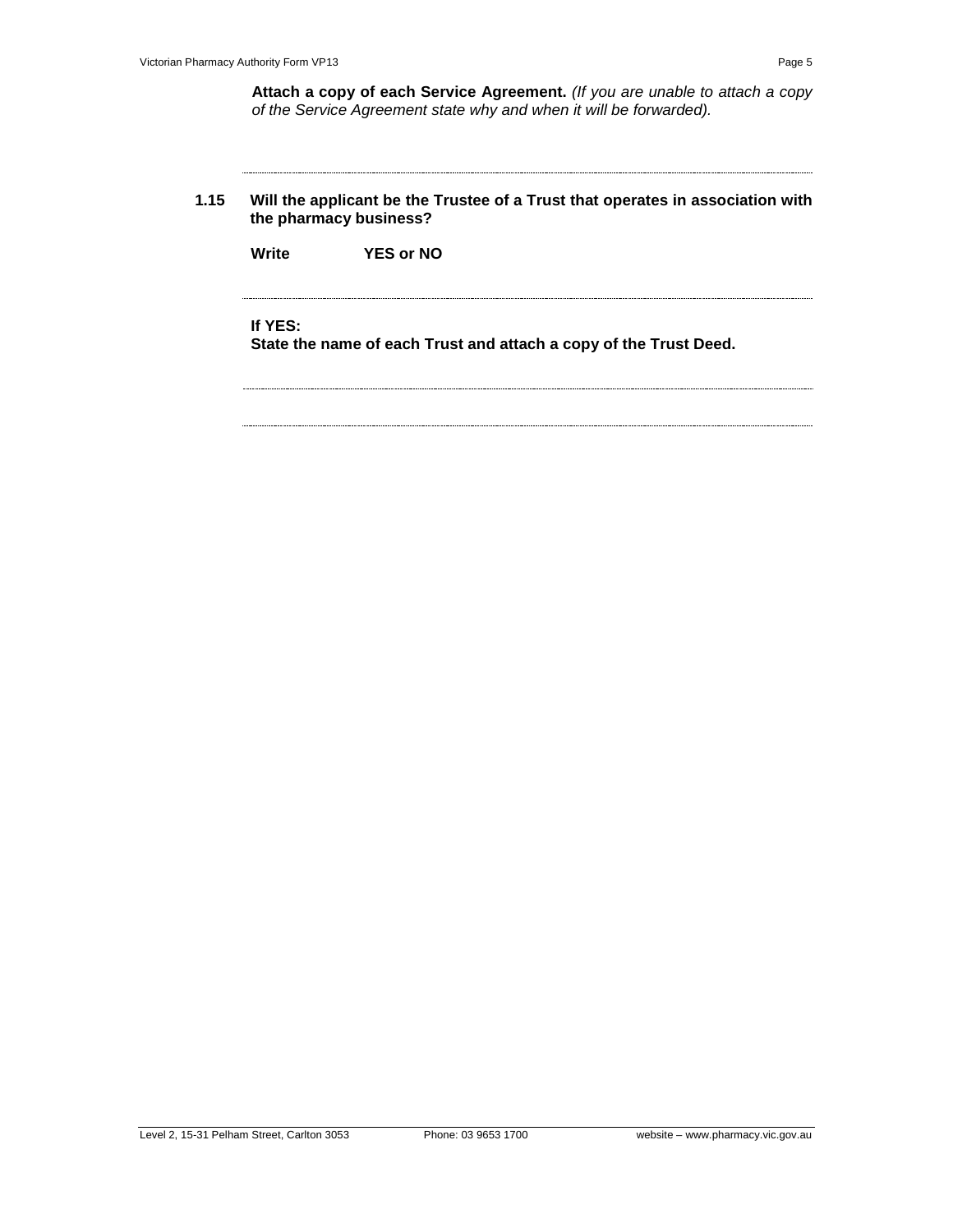### **STATUTORY DECLARATION**

(The name of person completing the application)

| ----------------                 |
|----------------------------------|
| Title (eg Director or Secretary) |
| (Name of Company)                |
| -------------------              |
|                                  |

Do solemnly and sincerely declare:

- (1) that **all** of the information included in the application is true to the best of my knowledge and is in no way false, inaccurate or misleading, and I have not omitted any relevant information, and
- (2) I am familiar with the *Pharmacy Regulation Act 2010*, and I will take all reasonable steps to ensure that the company maintains the premises and conducts the pharmacy business in accordance with that Act.

*Note: You may be asked to provide additional documentation.*

I make this solemn declaration by virtue of the *Evidence (Miscellaneous Provisions) Act 1958* and subject to the penalties provided by that Act for the making of false statements in statutory declarations, conscientiously believing the statements contained in this declaration to be true in every particular. I understand that it is an offence under section 9 of the *Pharmacy Regulation Act 2010* to fail or refuse to give the Authority any information required under section 8 or refuse to produce any documents required under section 8 or wilfully mislead the Authority when giving the information which carries a penalty.

Signature of person making the declaration

|                                                                                      | ✍                   |                                   |  |  |
|--------------------------------------------------------------------------------------|---------------------|-----------------------------------|--|--|
|                                                                                      | company seal        |                                   |  |  |
| Declared at                                                                          |                     |                                   |  |  |
| On this                                                                              | day of              | 20                                |  |  |
| Before me,                                                                           |                     |                                   |  |  |
| Signature of person before<br>whom the declaration is made                           | ✍                   |                                   |  |  |
| Print name, qualification and address of person before whom the declaration is made. |                     |                                   |  |  |
| Name                                                                                 |                     |                                   |  |  |
| Qualification                                                                        |                     |                                   |  |  |
| Address:                                                                             |                     |                                   |  |  |
|                                                                                      |                     | Postcode                          |  |  |
| Level 2, 15-31 Pelham Street, Carlton 3053                                           | Phone: 03 9653 1700 | website - www.pharmacy.vic.gov.au |  |  |